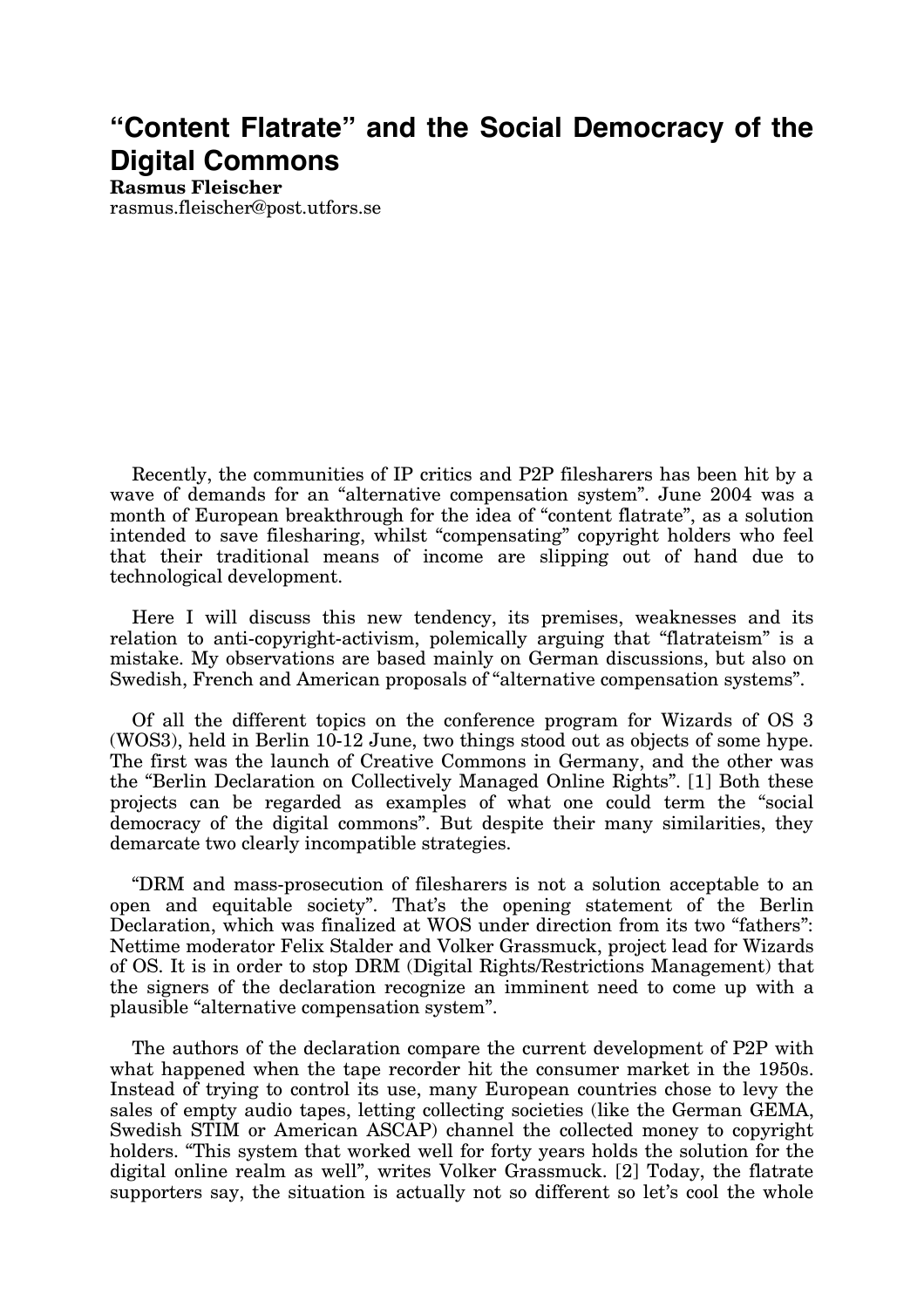thing down and try to make a compromise that prevents full-scale confrontation between filesharers and the copyright industry.

According to the Berlin Declaration, the "Primary goal of copyright lawmaking must be a balance between the rights of creators and those of the public." Well, the problem with such a premise is not only that one will have to ignore the consequences of an evolution that Walter Benjamin as early as 70 years ago described as that "the distinction between author and public is about to lose its basic character", becoming "merely functional; varying from case to case". [3] More problematic is that the authors of the Berlin Declaration do not stop at trying to balance "the rights of creators and those of the public", but also want to "compensate" the whole crowd of non-creative copyright holders, from music publishers to heirs of dead creators. A "compensation" system channeling money from Internet infrastructure to dinosaurs from a past era isn't that exactly "to protect an outmoded business model of a handful of players in a relatively small industry", something that the same declaration text defines as "bad policy"?

There are many more questions regarding who to "compensate". In the declaration sketches written before Wizards of OS, the concept was named "music flatrate", but then in some weeks it underwent a change. "Content flatrate" is the new term, as well as the name of an upcoming campaign to collect signatures for the Berlin Declaration. [4] Well, What is "content"? Music and film seem obvious. What about Oracle software at \$10.000, should sharing of that be legalized as well as covered by a flatrate? Of course not, as such a flatrate would be damn expensive.

All kinds of pictures and textz, from lolita\_anal\_teen.jpg to adorno.txt via PDF versions of daily newspapers, are already being distributed in P2P networks. Consequently, those copyright holders must also have their part of the money. The proposed collecting societies must include an array of book publishers, magazines, picture bureaus, music publishers, journalists, media conglomerates... Now it appears that quite a high flatrate must be put on every Internet connection, every CD burner and every iPod in order to please them all. And the economic question of how to weigh all those types of digital "content" against each other the download quantity in kilobytes obviously would not work as measure that question has not even been raised yet.

"Content" seems to be a category entirely defined by the cultural industry, to which it simply means anything that you can fill one-directional mass media with. But, as Florian Cramer has pointed out on the German WOS-list in some very critical posts about the Berlin Declaration [5], all talk about "content" is really diffuse.

What about music in the shape of generative software? Does it really make sense not to classify a videogame as content, but do it with an interactive DVD? Why distinguish between form and content anyway, and how to? Florian Cramer also refers to works like the circumventionist "The Conceptual Crisis of Private Property as a Crisis in Practice", as examples of how any kind of digital media can be packaged into any other kind making the "content"-category even harder to define. [6]

While the flatrateists want to compensate for reproduced "content", "free culture" is a key term for the other kind of "social democracy of the digital commons" mentioned earlier. The latter tendency could be noticed at many parts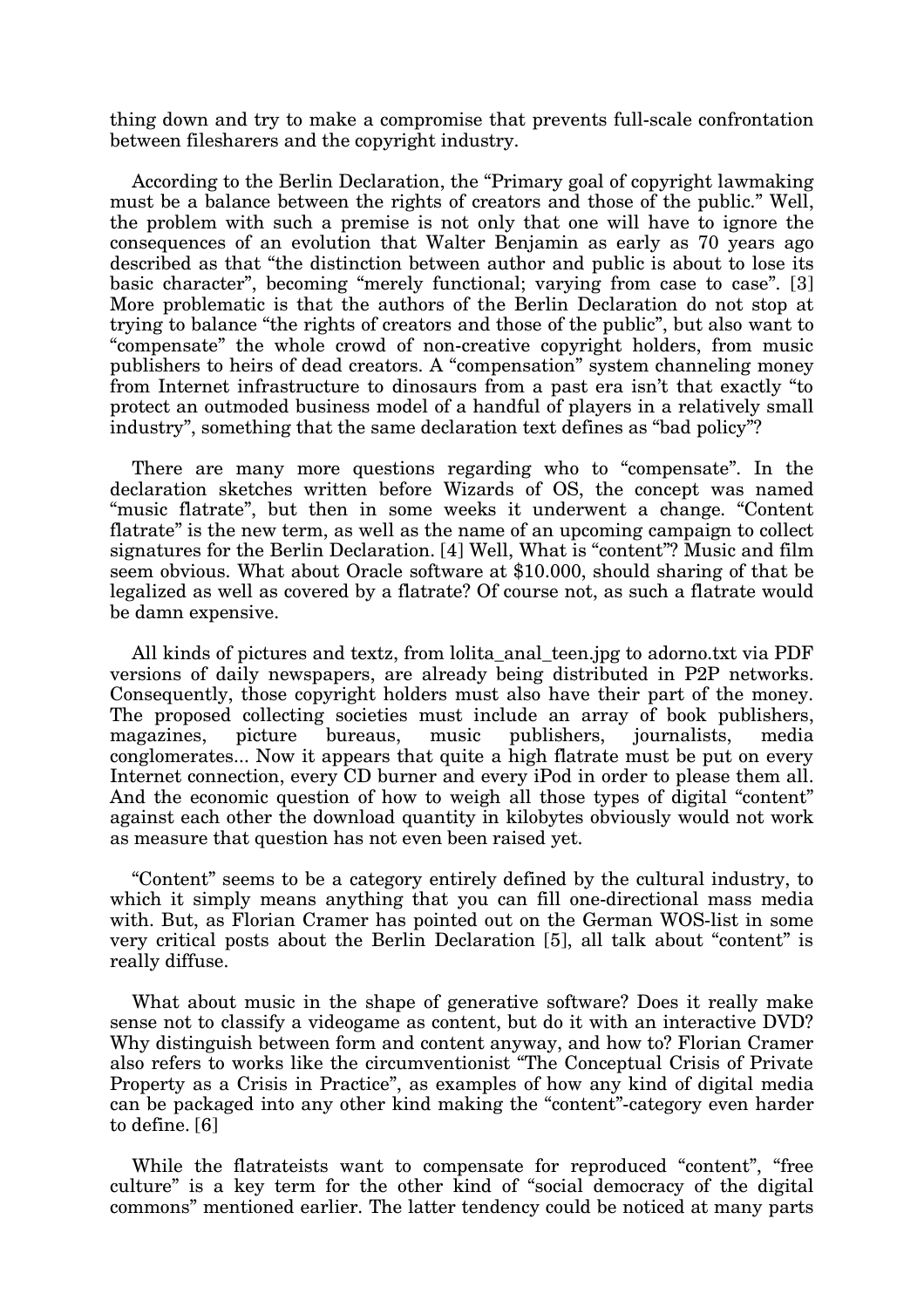of Wizards of OS 3, from Lawrence Lessig's and Eben Moglen's pompous speeches to small workshops on free media projects. Broadening the concepts of free software onto other cultural and social domains has in fact been one of WOS' characteristics from its start. This year's conference also, as an initiative from its own project lead, became a forum for introducing quite a different set of ideas. Unfortunately, the tensions between two strategies "free culture" and "flatrate" do not seem to have been discussed there at depth, nor recognized in the scheduling. Neither did De:Bug, the monthly Berlin magazine for electronic lifeaspects", in their issue on filesharing and Creative Commons that came out just prior to WOS3. [7] After presenting a scenario where one has to choose between the two sole alternatives DRM and "Pauschalvergütung", De:Bug of course comes to the conclusion to support the latter.

The incompatibility may in fact be a reason for why we today have free software, but almost no music that may be freely distributed and legally sampled. One important reason is that we do not have a software monopoly, but in practice a music monopoly.

The present situation for "free culture" is tantamount to this hypothetical scenario: Imagine if every time someone installed any kind of free software on a computer, s/he would have to pay a special fee. The collected money (minus the share consumed by a pretty big bureaucracy) would then be given to programmers that had registered themselves at the collecting society, divided in accordance with statistics over what software most people use. That would mean, every time you would install Linux, you would have to pay a flatrate fee going mainly to Microsoft. It's obvious that such an "alternative compensation system" would not provide a productive climate for the Free Software-movement.

The scenario may sound unrealistic, but resembles the current state of the music business. If a song is played on radio, the radio station has to pay a fee to the collecting society, representing different kinds of copyright holders. It makes no difference if the song is in the public domain. Neither if the author of the song actually wants to allow non-profit radio stations to play his song without charge the radio station will in any case receive a bill from the music monopoly with a fixed sum of money printed on it.

If the artist thinks that this situation sucks and chooses not to be a member of these monopolistic organizations, it will still not change the status of her/his music much: S/he will earn a little less, while Elvis' grandchildren and other big copyright holders will get a little bigger piece of the cake. The non-profit radio station will still have to pay the same amount, and they can't really choose to play exclusively free music - simply because there almost is none. There is almost none because the state-sanctioned music monopoly makes it quite dumb for a musician not to join a collecting society. As a member, your copyrights are impossible to restrict, you can't just tell your friend running a café that she can play your music for free is she wants no, now the collecting society is responsible for enforcement of your copyrights. This rigid system makes it harder to build an infrastructure around "freer" culture, e.g. every "free radio station" must pay something of a penalty fee going directly to the "unfree" big copyright holders.

The paradox with collecting societies is that the greater part of the played/downloaded content that is "free" (public domain or GPL-style licensed), the more money will go to the remainders in the shrinking "proprietary" part.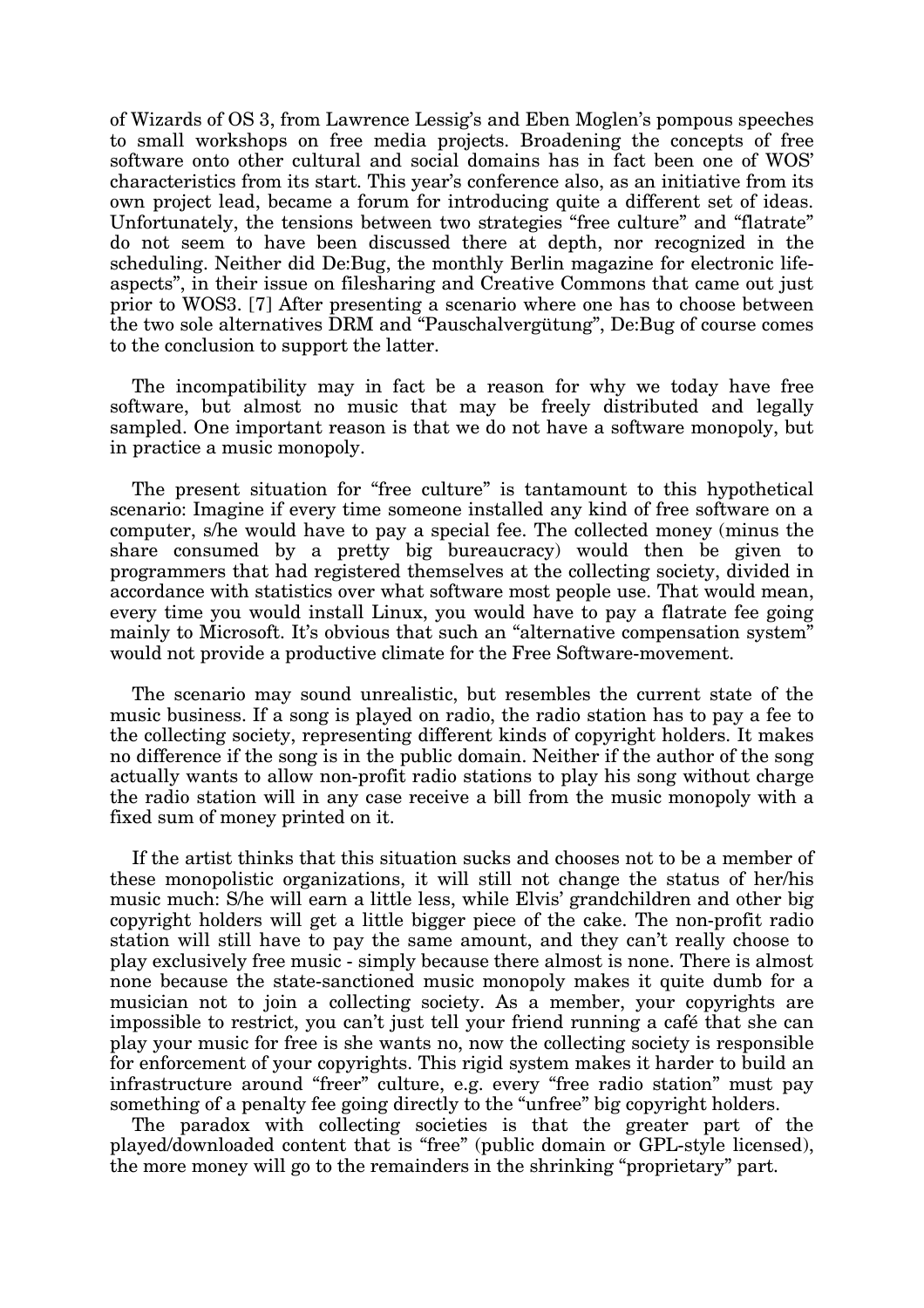Think about the situation for a while. What I am trying to say is that the possibility to offer culture "free as in free beer" can sometimes be a necessary prerequisite to achieve the "free as in freedom" position.

According to Creative Commons international coordinator Christiane Aschenfeldt, the collecting societies are the biggest obstacles for the spread of freer licensing in Europe. [8] The Berlin Declaration, on the other hand, praises the music monopolies as an ideal solution, able to chill down every clash between the development of digital reproduction and the prevailing socio-economic structures. "We encourage the [European] Commission in its efforts to strengthen the role of collecting societies in the digital age", they write.

Even if "Free culture" and "flatrate" are both at the moment gaining weight, and that largely through the same channels, they seem like incompatible strategies in the long run. What happened last month was that quite a lot of people chose to prioritize the latter at expense of the former.

June 2004 was a veritable come-out month for the flatrate supporters, maybe culminating the 25th when The New York Times published not one but two opeds by American professors calling for music flatrate. Referring to a flatrate paper put forward by the EFF in February this year, Kembrew McLeod proposed a monthly Internet license fee at about \$5 that would legalize filesharing while "compensating" the music industry with the same amount of money as that they claim they are losing. [9]

At the same time, support for the Berlin Declaration was given by a "coalition of German civil society", featuring the globalization critics Attac, the hackeralliance CCC, Privatkopie.net and others, in the statement "Kompensation ohne Kontrolle". [10] Also this year, a German Grüne Jugend (Young Greens) campaign demands a flatrate and calls for "safeguarding the balance between authors and consumers". [11] Just a couple of days after WOS3, the German section of Attac declared its intention to begin a huge informational campaign for a content flatrate. [12] That was precisely the same day as another conference was held in Paris, where the two French collecting societies for performing musicians, Spedidam and Adami, made a common proposal for an "alternative compensation system" utilizing a music flatrate. While Spedidam wants to legalize P2P uploads too, Adami wants to keep them illegal but still collect "compensation" for legalized downloads. Anyway, the other representatives of the music industry at the conference were against the idea, preferring DRMprotected downloading services. [13]

The same positions within the music sector were taken in Sweden last year, when Roger Wallis, chairman of the Swedish performing rights society SKAP, proposed a kind of flatrate solution, saying that the record industry should demand compensation through the ISPs instead of attacking filesharers. But also in Sweden, representatives of the record industry's IFPI aggressively opposed the idea (with a typical Swedish formulation about the terrible dangers of "legitimizing" morally objectionable behavior).

Commenting a recent university study on the topic, Roger Wallis however noted, somewhat resigned, that "The stupid thing to do was to stop Napster, where the traffic was registered. With new P2P-varieties, it is much harder to get a grip of what's actually happening." [14] The surveillance part is just another really problematic part of the flatrate concept. P2P filesharing has become much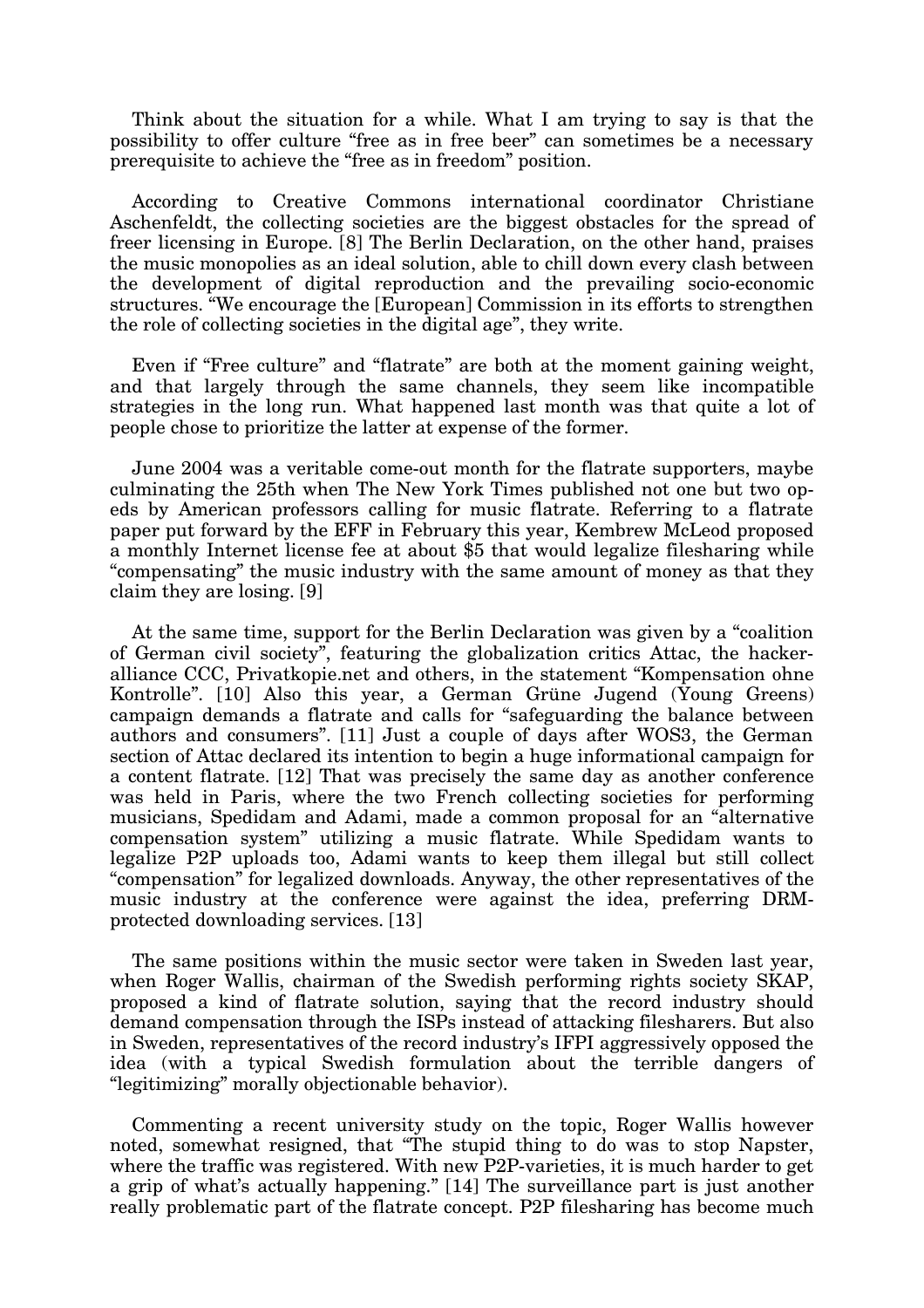more diverse and decentralized since the fall of Napster. Even if companies like BigChampagne make statistics on what is downloaded through the dominant protocols, the demands for accuracy would be much greater if the surveillance provided the economic basis for the entire "content" industry. Under a flatrate, it's quite sure that some people would like to hide some of their transactions in "darknets", and some would even try to manipulate the statistics for profit, raising their own download count. And then the industry probably would demand a ban on P2P programs without state certification. (In such a hypothetical situation we would have to ask ourselves how far from the current DRM discourse the flatrate actually gets us.)

According to Florian Cramer, the flatrate demands are based upon outdated technical categories. It's getting harder to distinguish between local transfers of data, e.g. in wireless environments, and "filesharing" between different systems. [15] One could also point at the development of portable MP3 devices designed for wireless P2P streaming of music between users in public spaces [16] should those downloads also be counted and those WiFi-connections also be taxed with monthly fees?

But flatrateism is not characterized by its interest for possible advances of P2P technology. If anything it is a relatively resigned position; a good illustration is when Felix Stalder explains why he finds the flatrate strategy necessary on WOS' German mailing list. [17] He depicts a very pessimistic view of the future, where it is quite certain that the industry really succeeds eliminating big-scale P2P filesharing in five years, at the same time calling himself "relatively optimistic" regarding the possibilities to stop DRM.

Felix Stalder writes: "The usefulness of the Declaration is, in my opinion, not so much that it proposes a formulated solution, but more that it opens a door for the argument, that there is an acting space [Gestaltungsraum] beyond DRM and piracy."

The only question left for him now is how to introduce this "alternative system" "through lobbying or through a radical practice". It seems implicit that other kinds of anti-copyright-activism should be subsumed under the party line of "content flatrate", and not mess too much with the music monopoly.

According to Felix Stalder, there is a lack of alternatives to our current copyright regime. Except for "content flatrate", the only one that has been presented is a rather silly one about "alternative value production" and a "clear separation between copyright and copyleft as two communication-universes, which run parallel to each other". (He mentions as an example the ideas of Oekonux, a German Marxist group standing close to the ex-communist party PDS. Oekonux regards the GNU GPL as a model for the transformation of society, and their front-man Stefan Merten has been very critical of the Berlin Declaration. Some "techies" anyway regards Oekonux as mere political infiltrators trying to use the free software movement. [18])

This "other alternative" of copyleft as a communication-sphere external to traditional copyright, and more explicitly the hype around Creative Commons, was also discussed at the seminar "Art as anti-copyright activism" at Wizards of OS 3, where Sebastian Lütgert said something like this: "Personally, I understand Creative Commons more like a part of the social democracy of the digital commons. Kind of 'Let us keep some rights and not be too dramatic'."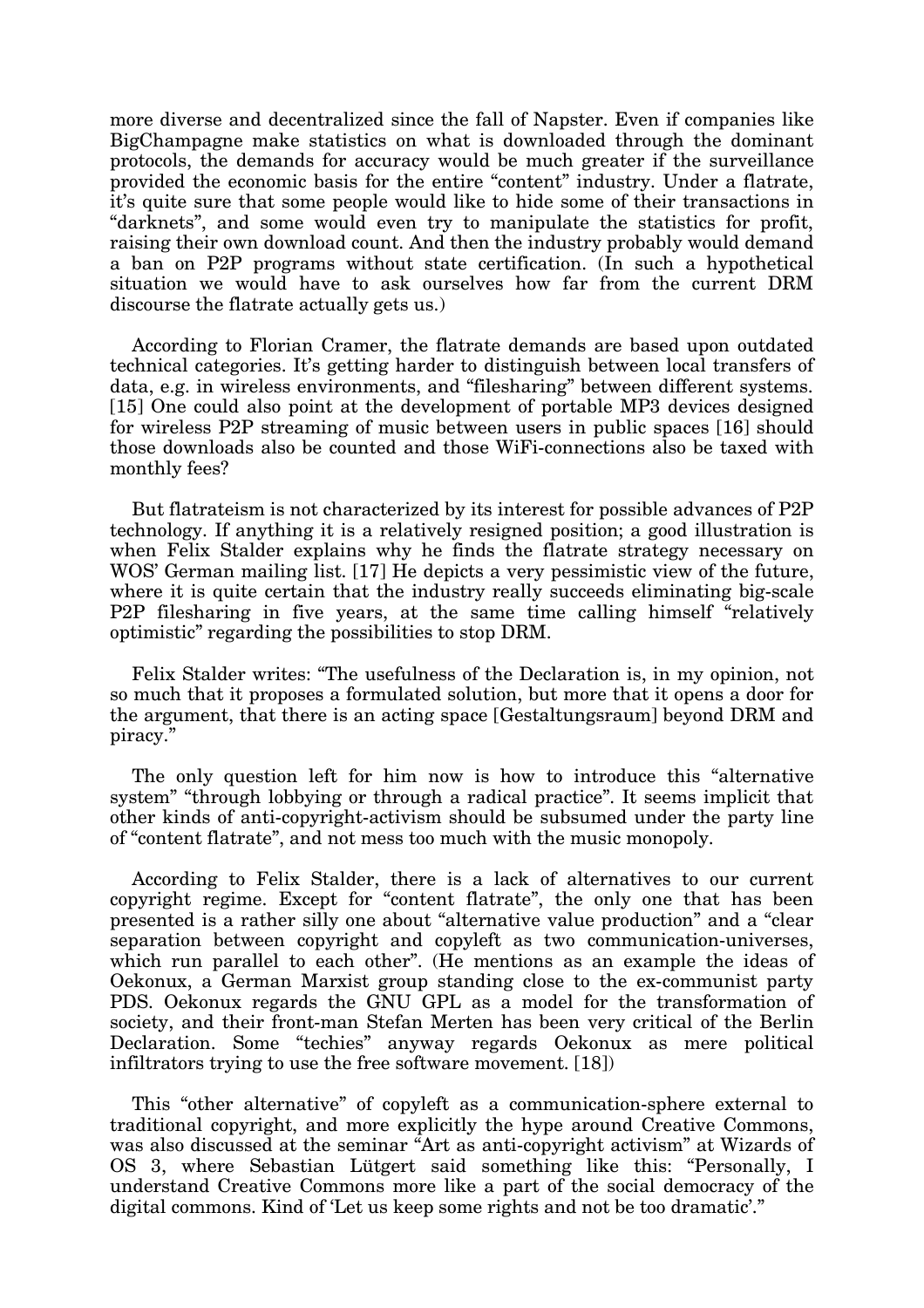I think that is perfectly valid also for the Berlin Declaration and the "content flatrate" tendency. Flatrate and "free culture" constitutes two similar kinds of "social democracy for the digital commons" but that is not to say that they can be allies. Both currents promise that they provide methods for mediating the social/economic conflicts set off by the rise of digital reproduction. Like always, social democracy is about preventing capital from committing suicide in the pursuit of short-term profit.

It is characteristic of many flatrateists to downplay the revolutionary aspects of digital reproduction, placing P2P on a par with older, analogue copying techniques like the cassette recorder. The "creative commies", on the other hand, tend to go in the other direction, expanding licensing concepts from the field of free software onto other "old" forms of culture.

Flatrateism also is keener to demand political action from the state, while the people believing more in juridically based licenses like Creative Commons and GPL have more of a tendency to oppose every political intervention in form of new legislation. They prefer letting the technological evolution realize its own immanent potential, sometimes described as a return to a previous "pure" state of free information flows (Eben Moglen's keynote at WOS3 was an example of this).

To say the least, these are sweeping generalizations between two tendencies. I am not trying to say that these are two distinct groups of people. Rather two different discourses that sometimes flow together, but in a near future presumably more often will find themselves contradicting each other.

While the "free culture/free software" wing, has rapidly gained strength in countries like India and Brazil (whose minister of culture is an outspoken supporter of Creative Commons), I have never heard about any demands for "flatrate" raised outside Europe and North America. That's not strange at all, as Europe and the US would remain net exporters of musical "intellectual property" also under a flatrate system. The online collecting societies proposed by the Berlin Declaration would constitute ideal institutions for channeling large amounts of money from Internet users in developing countries, to the copyright industry. I don't know if the flatrateists have discussed this, although lobbying for flatrate in WIPO has been considered by them as a strategy. Anyway, all the processes of copyright law and "compensation", piracy and anti-piracy already are global, and will continue to be.

The declaration of support for the flatrate, composed by an "alliance of German civil society, is impregnated with an astonishing degree of nationalism. "The German copyright has the character of an ideal", they write, aiming at the system with collecting societies and fees on recording media that now exists in most of Europe. In fact, they don't seem to have words enough to describe how fantastic conditions this "unique innovation of German copyright", maintaining a "tradition of socially committed regulations", have managed to produce (that is, before the age of digital reproduction). "The federal government... should live up to their role as ideal and work for the preservation of the progressive traditions of German copyright in EU and WIPO." [19]

Oh, this old boring copyright nationalism! Americans praises their "fair use" as universal principle, Germans their "Pauschalvergütung" and the French the particularities of their "droit d'auteur"...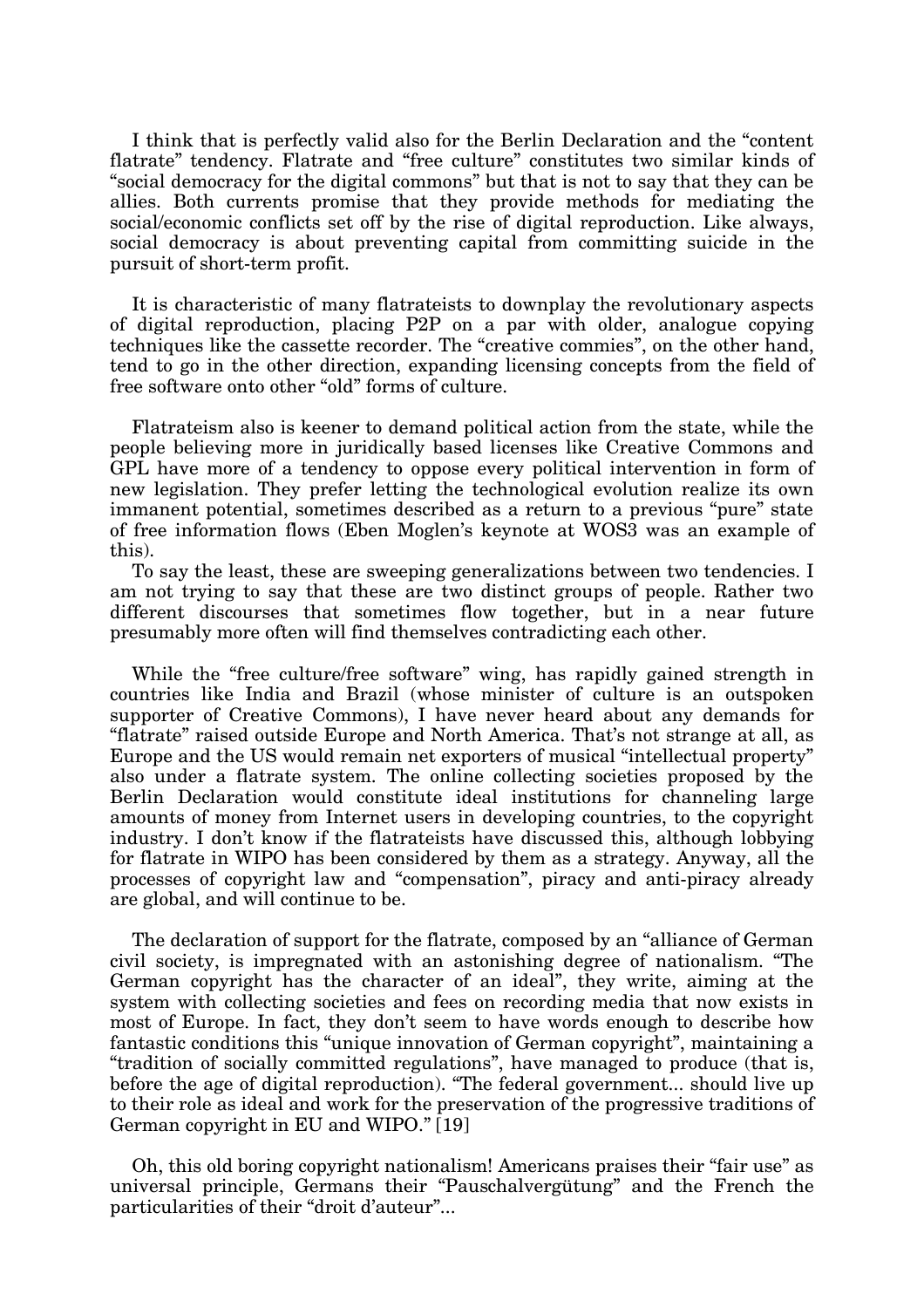"Why do you want to intervene in our business?", was the spontaneous reaction of German IFPI chairman Gerd Gebhardt when confronted with the flatrate proposal, in a debate with Attac arranged by die Tageszeitung. [20] Indeed, the Berlin Declaration slogan "compensation without control" does not seem to please some of the ones that the "compensation" was aimed to please. And if we agree not to please the music industry, one could ask, why then propose a new system for channeling them money?

The record industry builds its power and its business model upon the ability to control people's musical preferences, and it's damn important for them not to loose their grip over that. It seems unsure how long they could go on motivating their existence in a situation where they do not themselves control how music is packaged and presented, what kinds of collection albums and boxes are marketed, when the different singles of an album is released in different parts of the world etc. In fact, one could say that the music industry needs the money that current copyright laws grant them precisely in order to exercise control. Filesharing undermines the industry's control not less than its source of income. If this loss of control would be legalized under a flatrate, as the Berlin Declaration suggests, it seems really strange why one should keep "compensating" the record industry.

The call for "Compensation without control" also seems to connect to the problem definition of the Free Bitflows conference in Vienna, held just one week before WOS3 and co-produced by Felix Stalder. The conference was supposed to depart from a problematic that I find very well formulated: "there is lots of sharing, but little in terms of making a living. Money remains squarely in the hands of the old industry.... In short, the question is how do innovative production and distribution come together to support each other. Free Software seems to have found a way to do just that, but what about the rest of cultural production?" A seminar on "Alternative compensation systems" was held there, with Volker Grassmunck holding a lecture titled "In Favor of Collectively Managed Online Rights" and EFFs Wendy Selzer speaking for their similar but voluntarily based model. [21]

But I'm afraid that this talk about "compensation" obscures the truth about the social production of culture, and replaces it with the already all-to-common myth that copyright money is functioning (or at least functioned, until P2P came into play) as a "wage" for today's artists. In fact, nothing could be more wrong. The payments from the collecting societies are huge for people holding rights to several radio hits made some years ago, but they are insignificant for most of the living people involved in "innovative production" of culture right now. Nothing of this would be changed by a flatrate.

Cultural producers are making their living in a true multitude of ways. The sale of reproductions is just one. People have other jobs part- or full-time, they have subsidies of different kinds, some are students, many get money by performing live and giving lessons. In general, "workfare"-type political measures on the labor market [22] is a far bigger threat against most artists than any new reproduction technique. That is the far from perfect situation of today, but one has to make some conclusions from that: The problems with copyright can't be "solved" inside the copyright system. The problems of how to support innovative production of culture can't be solved just through reforming the distribution of culture.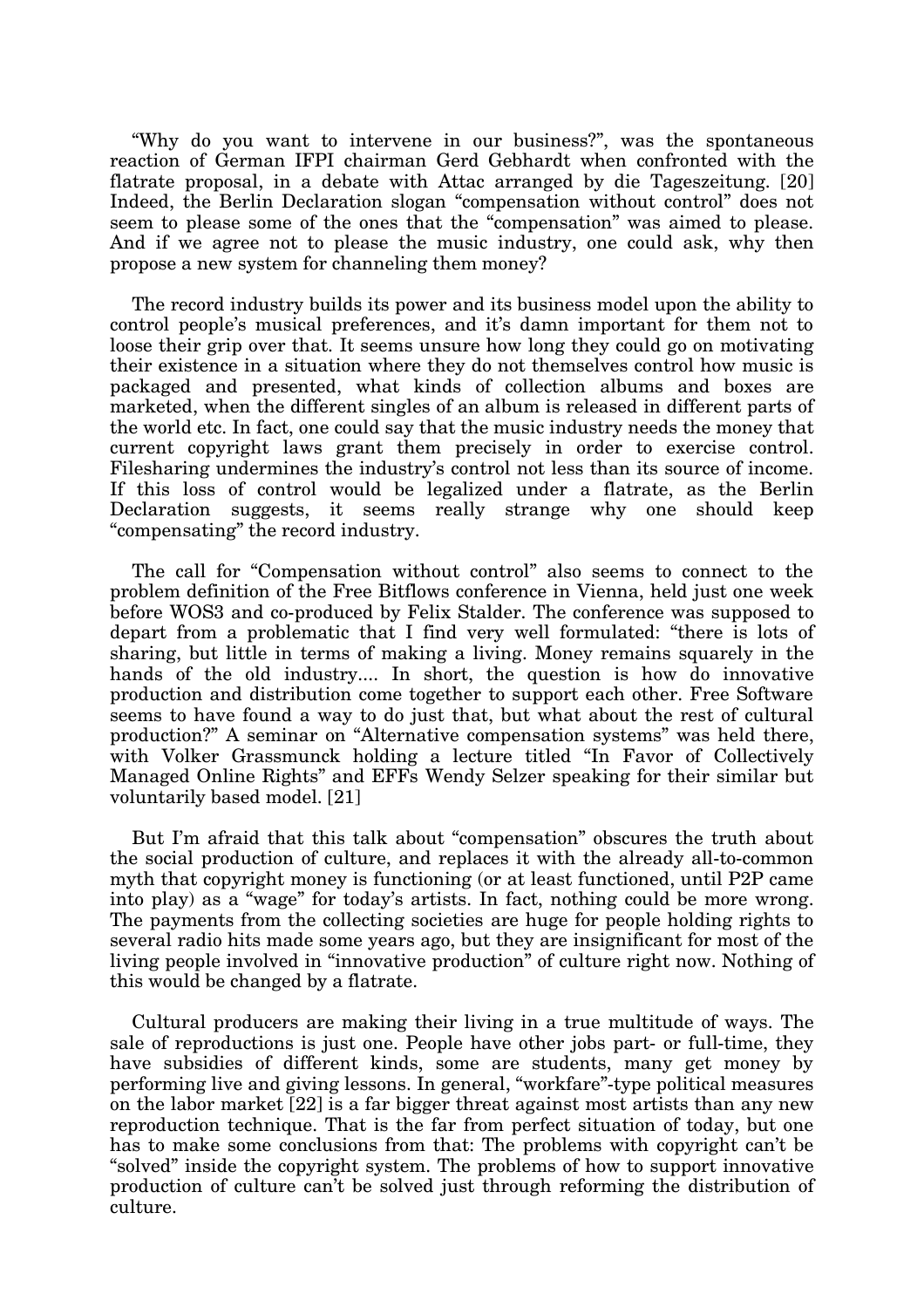Other workshops at Wizards of OS probably succeeded better than the flatrate workshop in promoting economic support of "innovative production and distribution". E.g. the free networks movement, represented at WOS3 with workshops on how to set-up wireless mesh-routed networks, exemplified with projects already connected to Berlin independent art institutions. A possibility for some free culture producers to get the necessary Internet connection cheap or without cost, eliminating some of those monthly bills that are the greatest enemy of all culture. The Berlin Declaration, in contrast, demands more expensive Internet connections, so that money can be re-distributed to a smaller group of culture producers who has already succeeded in making their living.

Bifo, asking "What is the Meaning of Autonomy Today?, puts some light on this whole problematic. The ongoing process of strengthening the conditions for a "self-organization of cognitive work" is, according to Bifo, "so complex that it cannot be governed by human reason... We cannot know, we cannot control, we cannot govern the entire force of the global mind." [23]

This argument is not only based on a radical refusal of cybernetics, but also (reminding of Walter Benjamin) on the premise that we are not facing a problem to be "solved", but an expression of a social conflict encompassing all of society, all kinds of production, reproduction and distribution. The authors of the Berlin Declaration, on the other hand, seem to suggest the opposite: That human reason can and should propose economic "solutions", based on re-organizing the "content"-producing sector. The result is a strategy that has a totalizing character, proposing a strengthening of the music monopoly rather than its elimination.

## **Footnotes**

1) Berlin Declaration on Collectively Managed Online Rights: "Compensation without Control"

http://wizards-of-os.org/index.php?id=1699

2) "Compensation Decentral", workshop at Free Bitflows http://freebitflows.t0.or.at/f/conference/compensationdecentral

3) Walter Benjamin: *Das Kunstwerk im Zeitalter seiner technischen Reproduzierbarkeit* (Suhrkamp 2003), p. 29. English version:

http://www.marxists.org/reference/subject/philosophy/works/ge/ benjamin.htm Remixed version:

http://www.textz.com/adorno/work\_of\_art.txt

4) http://www.contentflatrate.org/

5) http://coredump.buug.de/pipermail/wos/2004-June/000845.html http://coredump.buug.de/pipermail/wos/2004-June/000848.html http://coredump.buug.de/pipermail/wos/2004-June/000850.html

6) http://coredump.buug.de/pipermail/wos/2004-July/000862.html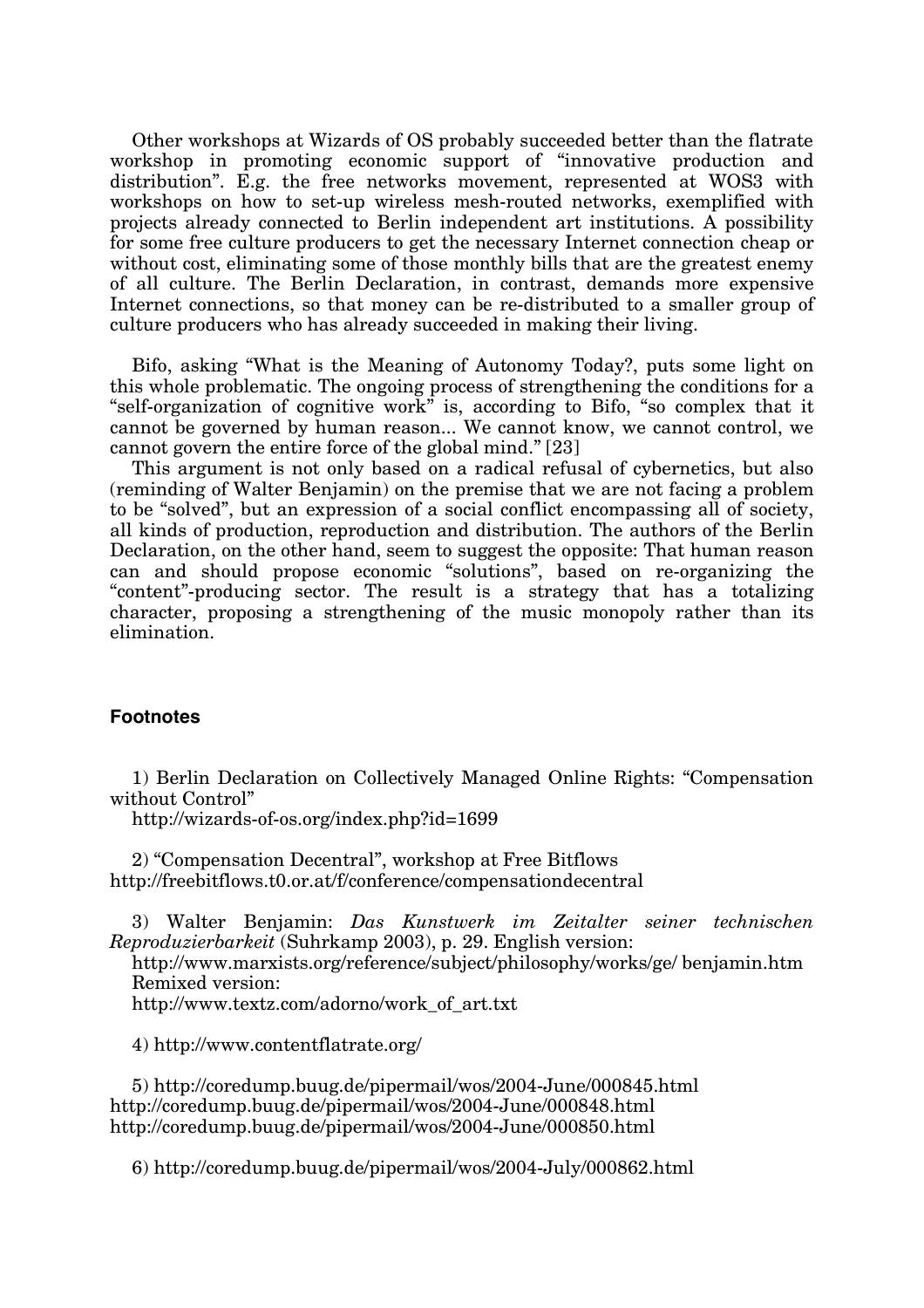Robert Luxemburg: "The Conceptual Crisis of Private Property as a Crisis in Practice"

http://rolux.net/crisis/index.php?crisis=documentation

7) De:Bug #83. The whole section "Lizenzen ohnr Grenzen", including the text "Filesharing zwischen DRM und Pauschalabgabe" is now online at: http://www.de-bug.de/cgi-bin/debug.pl?what=show&part=news&ID=2639

8) *ibid.*

9) *The New York Times*, June 25. Kembrew McLeod: "Share the Music"; William Fisher: "Don't Beat Them, Join Them".

EFF: "A Better Way Forward: Voluntary Collective Licensing of Music File Sharing"

http://www.eff.org/share/collective\_lic\_wp.php The EFF proposal is similar to the Berlin Declaration in its demands. Except that EFF talks about "music" and not "content", the only substantial difference is that EFF emphasizes an ambition to minimize state intervention, preferring to make the flatrate voluntary. EFF also wants the compensation for rights holders to be "based on the popularity of their music", while the Berlin Declaration formulation is: "based on the actual use of their files by end users".

10) "Kompensation ohne Kontrolle" http://privatkopie.net/files/Stellungnahme-ACS.pdf

11) "Copy for freedom", the campaign website of the Grüne Jugend: www.c4f.org

12) Attac: "Informationskampagne über alternatives Vergütungssystem" geplant. Stiftung "bridge" fördert Attac-Kampagne zur "Music-Flatrate", 2004-06- 16

http://www.attac.de/presse/presse\_ausgabe.php?id=332

13) "Franzosen wollen P2P legalisieren", 2004-06-21 http://www.mediabiz.de/newsvoll.afp?Nnr=156693&Biz=musicbiz&Premium=N& Navi=00000000&T=1

"Musikerverbände wollen Tauschbörsen legalisieren", 2004-06-22 http://www.mp3-world.net/news/66446-musikerverbaende-wollen- tauschboersenlegalisieren.html

## Adami:

http://www.adami.fr/portail/affiche\_article.php?arti\_id=188&rubr\_lien\_int=17 4

14) Dagens Nyheter: "Gratis nätmusik långt från gratis", 2003-03-18 http://www.dn.se/DNet/jsp/polopoly.jsp?d=1058&a=120116&previousRenderType  $=6$ 

"Telia vägrar betala för nätmusik", 2003-03-19

http://www.dn.se/DNet/jsp/polopoly.jsp?d=1058&a=120509&previousRenderTy pe=6